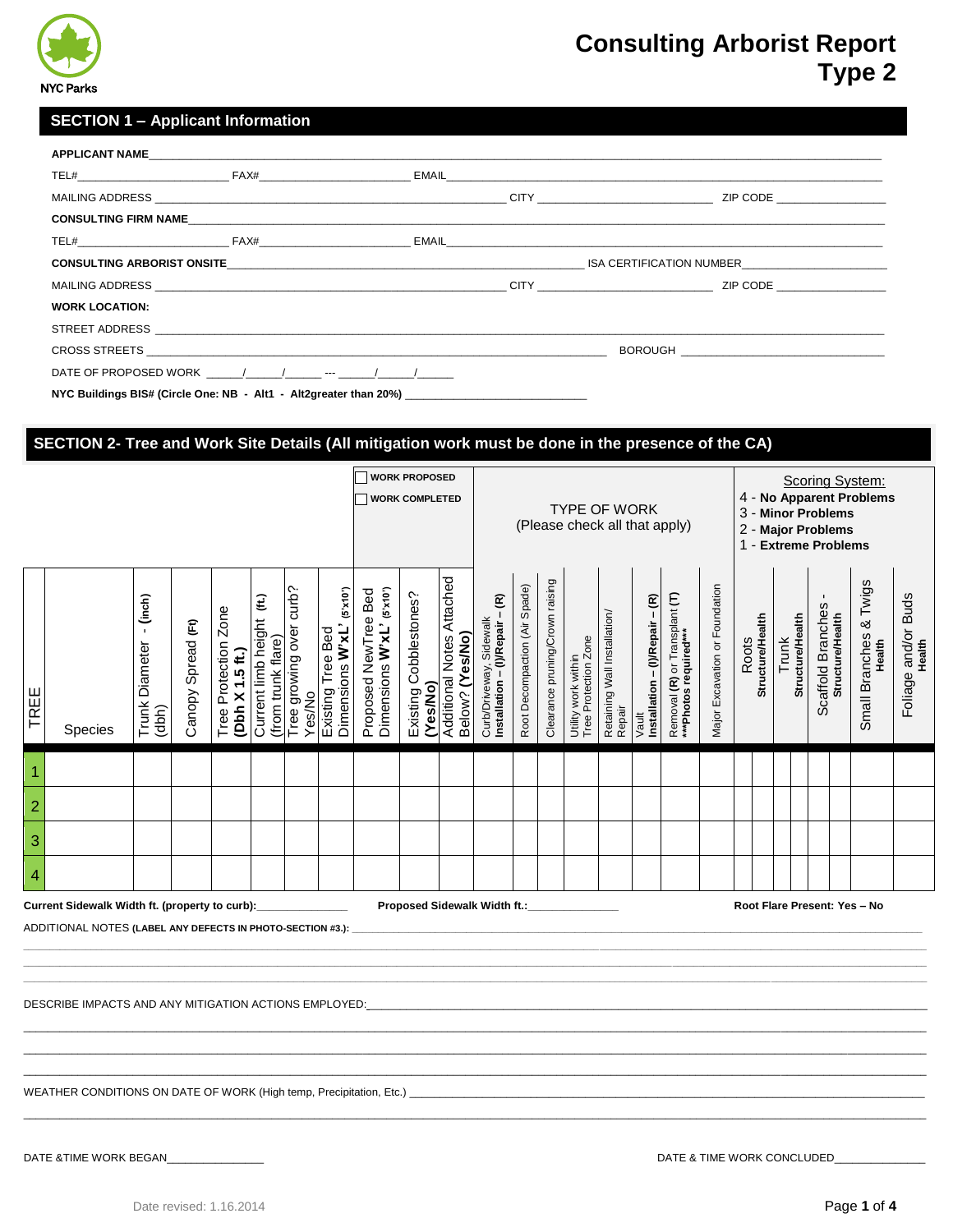

### **SE SECTION 3 – Photo Documentation**

- Please attach photos here. The group of photos must include:
- a photo of the site before work begins (if applicable) any prevalent defects (if applicable) <br>● a photo of the tree canopy (best from
- 
- 
- tree bed including any surrounding cracked flags (rootplate) •
- 
- photos of all mitigation employed <br>• a photo of the tree canopy (best from across the street)
- tree trunk facing building & street <br>● a photo to best depict the tree relative to construction impact (if applicable) <br>● timestamp
	-



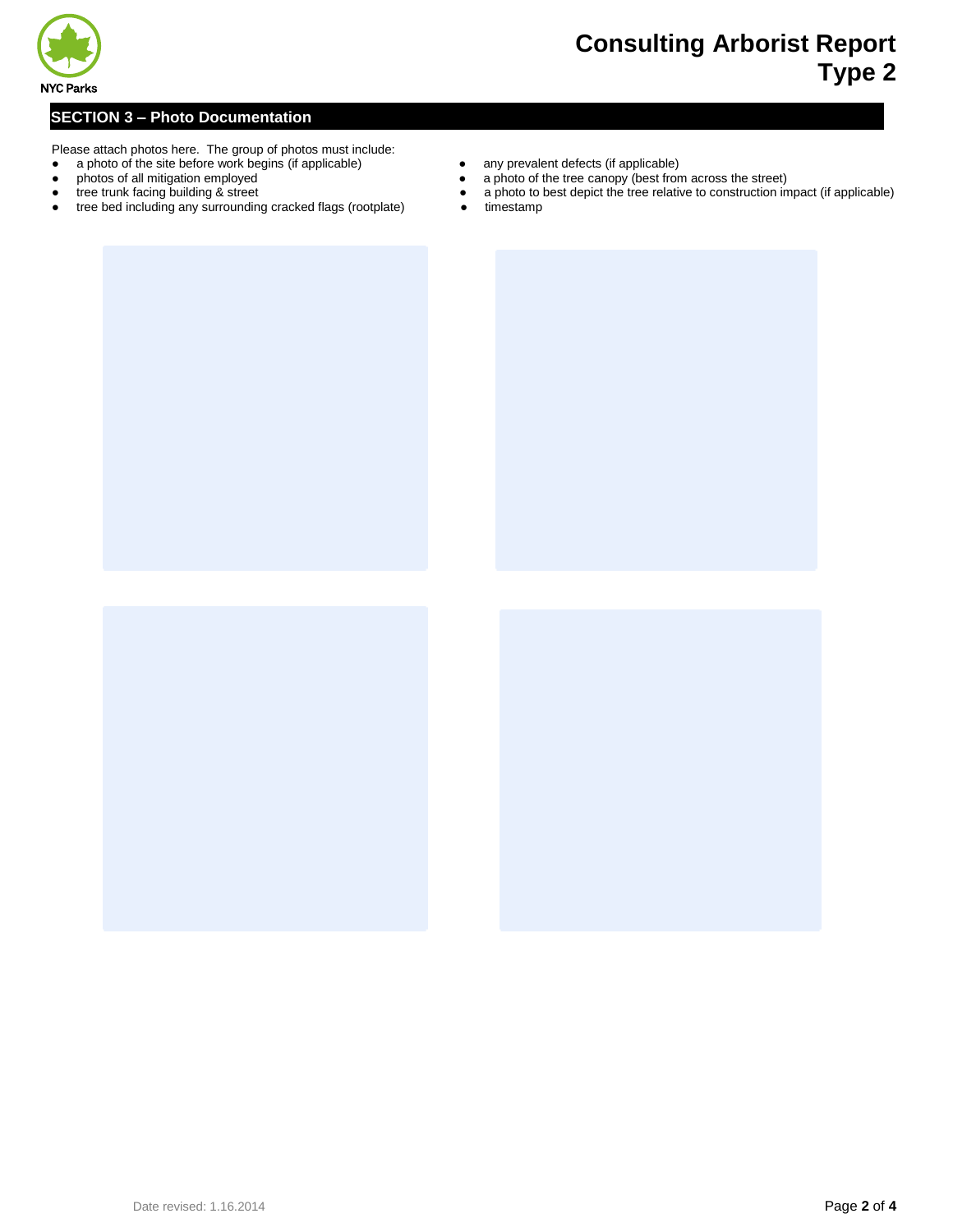

#### **SE SECTION 3 – Photo Documentation continued**

Please attach photos here. The group of photos must include:

- a photo of the site before work begins (if applicable) any prevalent defects (if applicable)
- 
- 
- tree bed including any surrounding cracked flags (rootplate) •
- 
- photos of all mitigation employed **•** a photo of the tree canopy (best from across the street) tree trunk facing building & street **• a** photo to best depict the tree relative to construction in
- tree trunk facing building & street <br>● a photo to best depict the tree relative to construction impact (if applicable)<br>● timestamp
	-